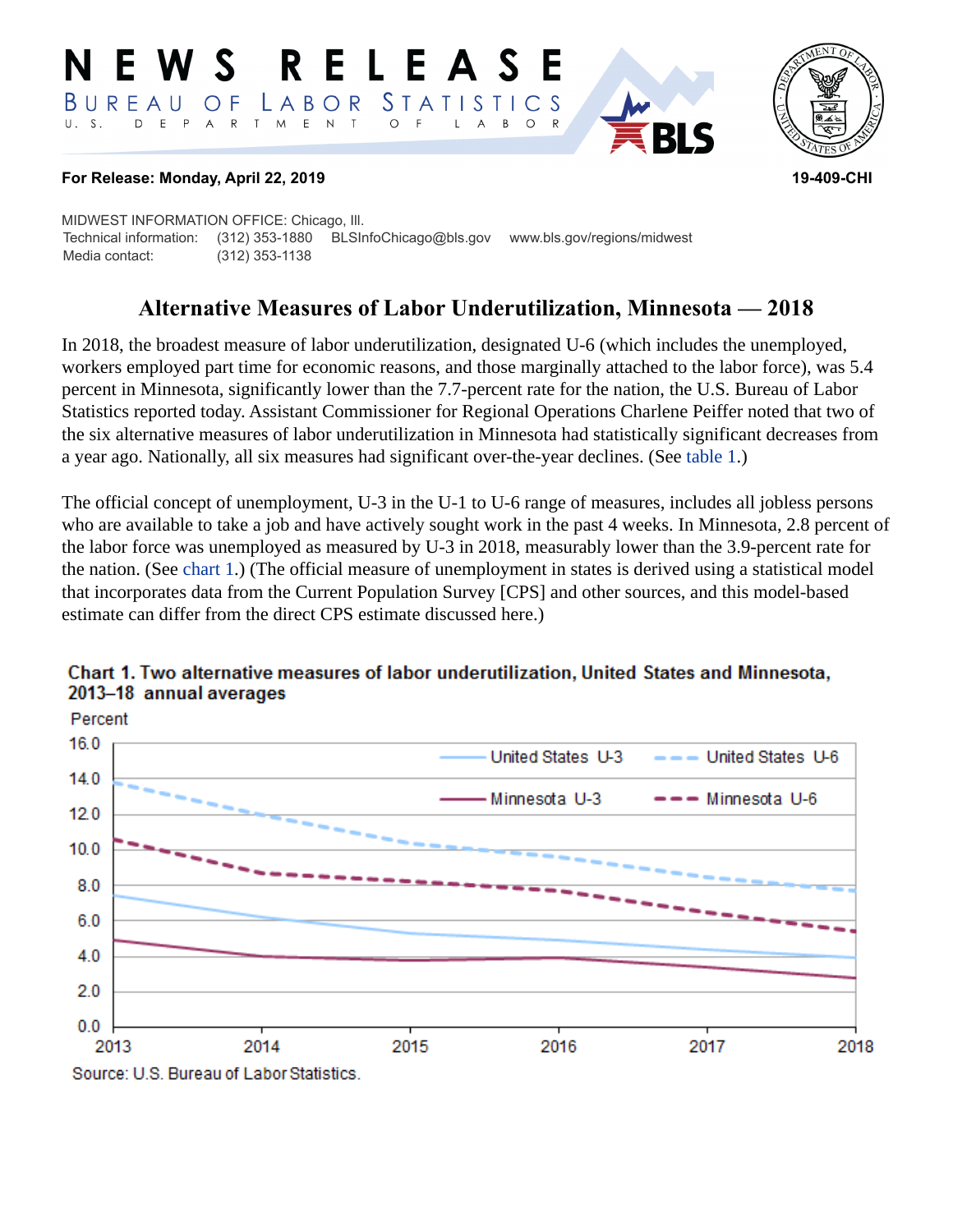Minnesota had 87,500 unemployed residents in 2018 according to the CPS. In addition, there were 68,100 workers who were employed part time for economic reasons (also known as involuntary part time). These individuals were working part time because of slack work or business conditions, or because they were unable to find a full-time job. (See [chart 2](#page-1-0).) Nationwide, there were 4.8 million individuals working part time for economic reasons in 2018.



<span id="page-1-0"></span>

In 2018, the number of individuals considered to be marginally attached to the labor force in Minnesota was 12,300. People marginally attached to the labor force are not working but indicate that they would like to work, are available to work, and have looked for work at some time during the past 12 months even though they had not searched for work in the 4 weeks preceding the survey. In the United States, the number marginally attached totaled 1.5 million in 2018.

Discouraged workers, a subset of the marginally attached, are persons who are not currently looking for work because they believe no jobs are available for them. In 2018, there were 1,900 discouraged workers in Minnesota, accounting for 15 percent of all marginally attached workers in the state. The U-4 measure, which adds discouraged workers to the number of the unemployed (expressed as a percentage of the labor force plus the number of discouraged workers), was 2.9 percent in Minnesota in 2018, significantly lower than the national rate of 4.1 percent.

## **State comparisons**

In 2018, nine states had rates lower than those of the U.S. for all six measures, while three states had rates higher than those of the U.S. for all six measures. (See [table 2](#page-4-0).)

The U-4 rate includes discouraged workers; thus, the difference between U-3 and U-4 reflects the degree of would-be job-seeker discouragement. At the national level in 2018, the difference between U-3 and U-4 was +0.2 percentage point. No state had a noteworthy difference between these two measures.

The U-5 rate includes all persons who are marginally attached to the labor force, and U-6 adds those who are involuntary part-time workers. Therefore, the larger the difference between U-5 and U-6, the higher the incidence of this form of "underemployment." In 2018, all states and the District of Columbia had differences

Source: U.S. Bureau of Labor Statistics.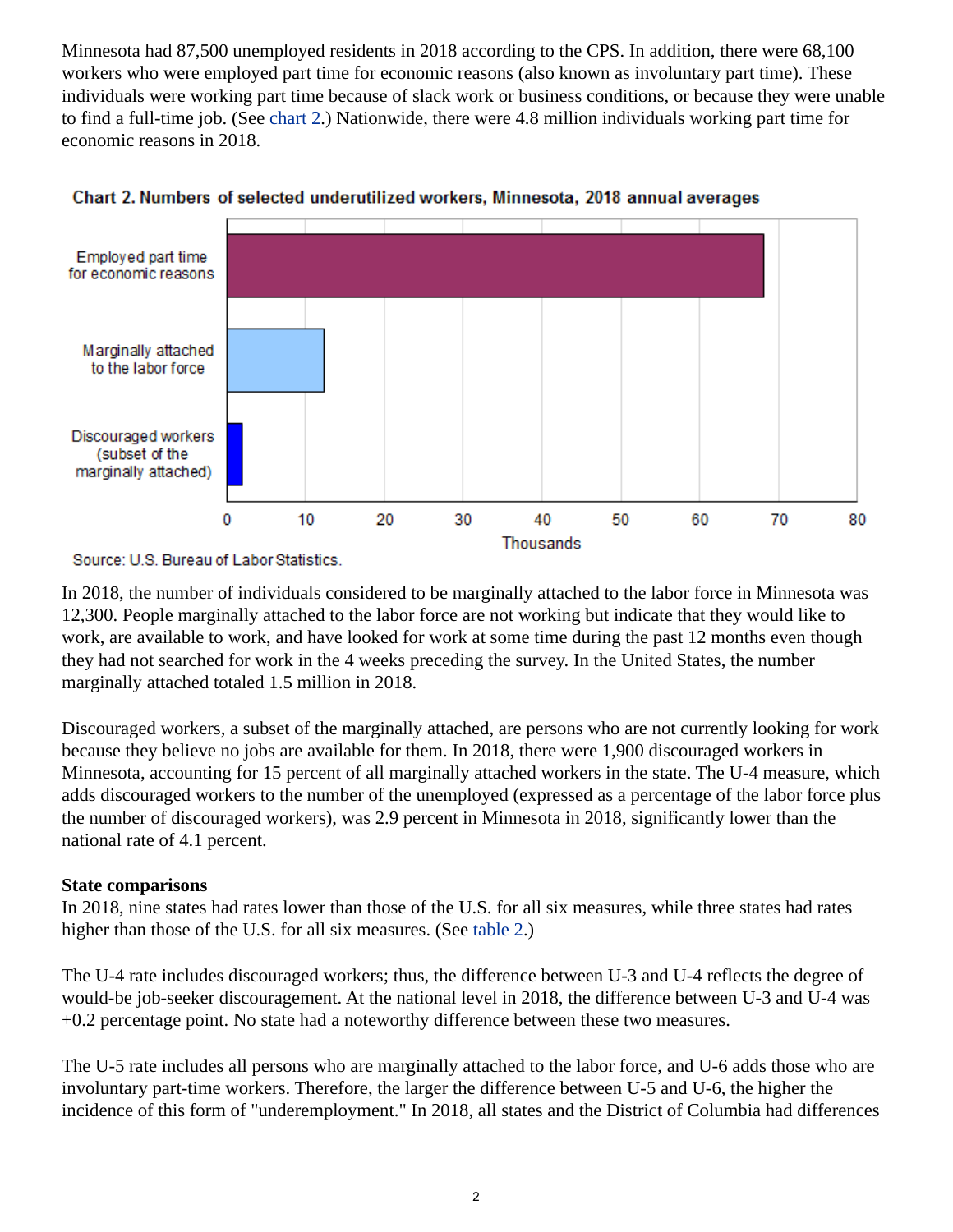between their U-5 and U-6 rates. Connecticut had the largest gap, +3.9 percentage points. North Dakota had the smallest gap, +1.5 percentage points, indicating comparatively low degrees of underemployment. At the national level, the difference between U-5 and U-6 was +2.9 percentage points.

Relative to 2017, three states (Florida, Illinois, and Texas) experienced decreases in all six measures of labor underutilization. For each measure, rates declined over the year for at least 11 states (U-1) and as many as 13 states (U-4 and U-5). No state had a significant over-the-year rate increase in any measure.

Some states with extreme measures, either low or high, maintained their general place in the rankings of alternative measures over the year. Hawaii, New Hampshire, and Vermont all had rates among the 10 lowest for each measure in 2017 and 2018. Similarly, three states (Alaska, Louisiana, and West Virginia) and the District of Columbia all had rates among the 10 highest for each measure in both periods.

### **Technical Note**

The U.S. Bureau of Labor Statistics (BLS) produces six measures of labor underutilization based on Current Population Survey (CPS) data. Monthly, the BLS publishes these six measures for the United States in the Employment Situation news release. (See [www.bls.gov/news.release/empsit.t15.htm.](https://www.bls.gov/news.release/empsit.t15.htm)) State estimates, presented as 4-quarter averages, are provided each quarter on the BLS website. (For the most recent data, see [www.bls.gov/lau/stalt.htm.](https://www.bls.gov/lau/stalt.htm))

The official concept of unemployment (as measured in the CPS) is equivalent to the U-3 in the U-1 to U-6 range of measures. The other measures are provided to data users and analysts who want more narrowly (U-1 and U-2) or broadly (U-4 through U-6) defined measures.

The unemployment rates (U-3) in this release are derived directly from the CPS, because this is the only source of data for the various components of the alternative measures. As a result, these U-3 measures may differ from the official state annual average unemployment rates. The latter are estimates developed from statistical models that greatly improve the reliability of the top-side labor force and unemployment estimates. Those models, developed by the Local Area Unemployment Statistics (LAUS) program, incorporate CPS estimates, as well as input data from other sources. The model-based estimates are accessible through the LAUS home page at [www.bls.gov/lau/home.htm.](https://www.bls.gov/lau/home.htm)

Information in this release will be made available to sensory impaired individuals upon request. Voice phone: (202) 691-5200; Federal Relay Service: (800) 877-8339.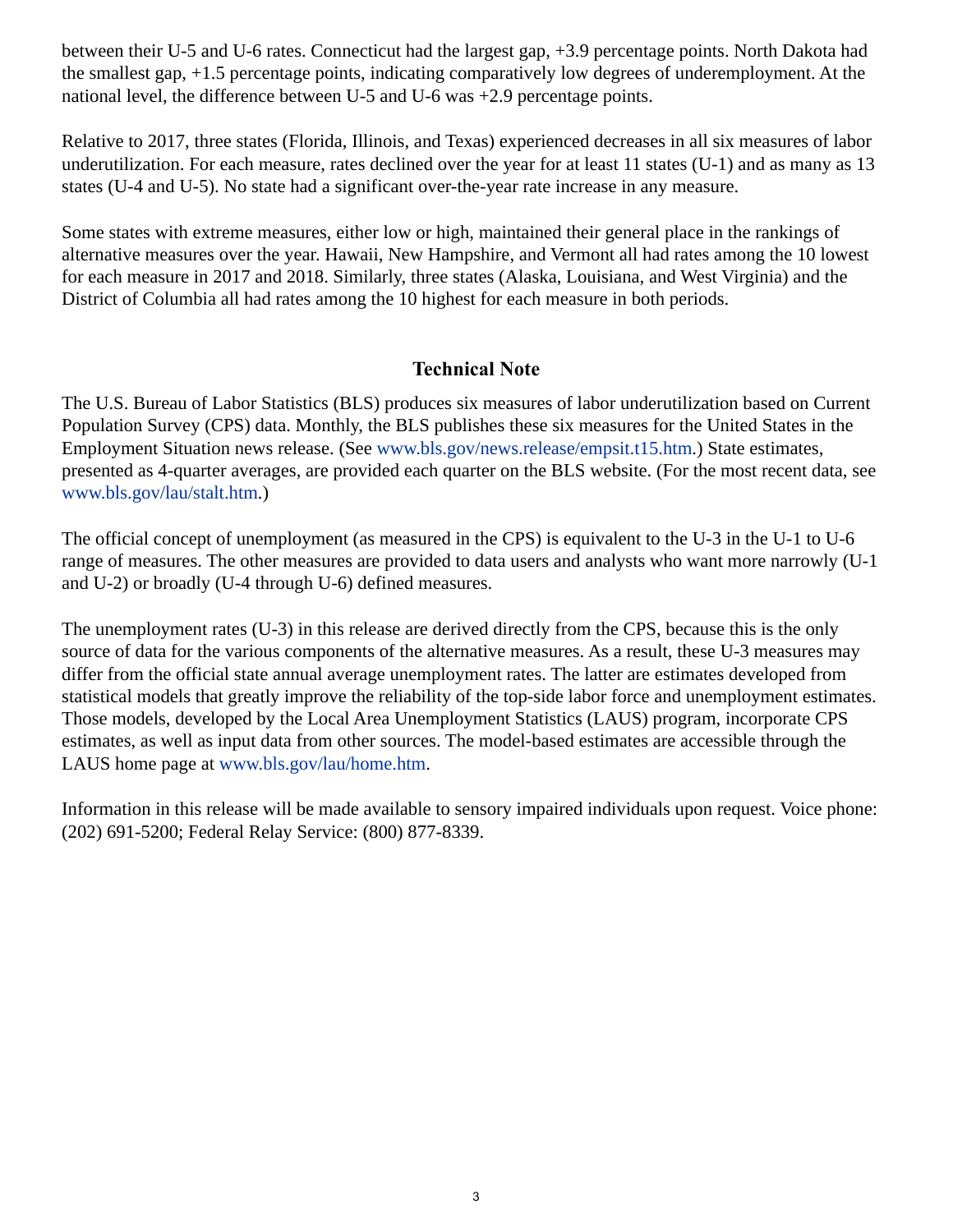#### <span id="page-3-0"></span>**Table 1. Over-the-year change and measure of statistical significance in alternative measures of labor underutilization for the United States and Minnesota, 2017–18 annual averages (percent)**

|                                                                                                                                                                                                 |      | <b>United States</b> |                          |      | Minnesota |                          |  |
|-------------------------------------------------------------------------------------------------------------------------------------------------------------------------------------------------|------|----------------------|--------------------------|------|-----------|--------------------------|--|
| Measure                                                                                                                                                                                         | 2017 | 2018                 | Change<br>$2017 -$<br>18 | 2017 | 2018      | Change<br>$2017 -$<br>18 |  |
| U-1 Persons unemployed 15 weeks or longer, as a percent of the civilian labor force                                                                                                             | 1.7  | 1.4                  | $-0.3*$                  | 0.9  | 0.8       | $-0.1$                   |  |
| U-2 Job losers and persons who completed temporary jobs, as a percent of the civilian labor<br>force                                                                                            | 2.1  | 1.8                  | $-0.3*$                  | 2.1  | 1.4       | $-0.7*$                  |  |
| U-3 Total unemployed, as a percent of the civilian labor force (official concept of                                                                                                             | 4.4  | 3.9                  | $-0.5*$                  | 3.4  | 2.8       | $-0.6$                   |  |
| U-4 Total unemployed plus discouraged workers, as a percent of the civilian labor force plus                                                                                                    | 4.6  | 4.1                  | $-0.5*$                  | 3.5  | 2.9       | $-0.6$                   |  |
| U-5 Total unemployed, plus discouraged workers, plus all other persons marginally attached<br>to the labor force, as a percent of the civilian labor force plus all persons marginally attached | 5.3  | 4.8                  | $-0.5*$                  | 3.8  | 3.2       | $-0.6$                   |  |
| U-6 Total unemployed, plus all persons marginally attached to the labor force, plus total<br>employed part time for economic reasons, as a percent of the civilian labor force plus all         | 8.5  | 7.7                  | $-0.8*$                  | 6.5  | 5.4       |                          |  |

#### <span id="page-3-1"></span>Footnotes:

(1) The U-3 rates presented are unofficial state estimates derived from the Current Population Survey (CPS). The official measure is a model-based estimate available through the Local Area Unemployment Statistics (LAUS) program at [www.bls.gov/lau/data](https://www.bls.gov/lau/data.htm)

(2) Persons marginally attached to the labor force are those who currently are neither working nor looking for work but indicate that they want and are available for a job and have looked for work sometime in the past 12 months. Discouraged workers, a subset of the marginally attached, have given a job-market related reason for not currently looking for work. Persons employed part time for economic reasons are those who want and are available for full-time work but have had to settle for a part-time schedule.

Note: An asterisk indicates that the over-the-year change is statistically different at the 90-percent confidence level.